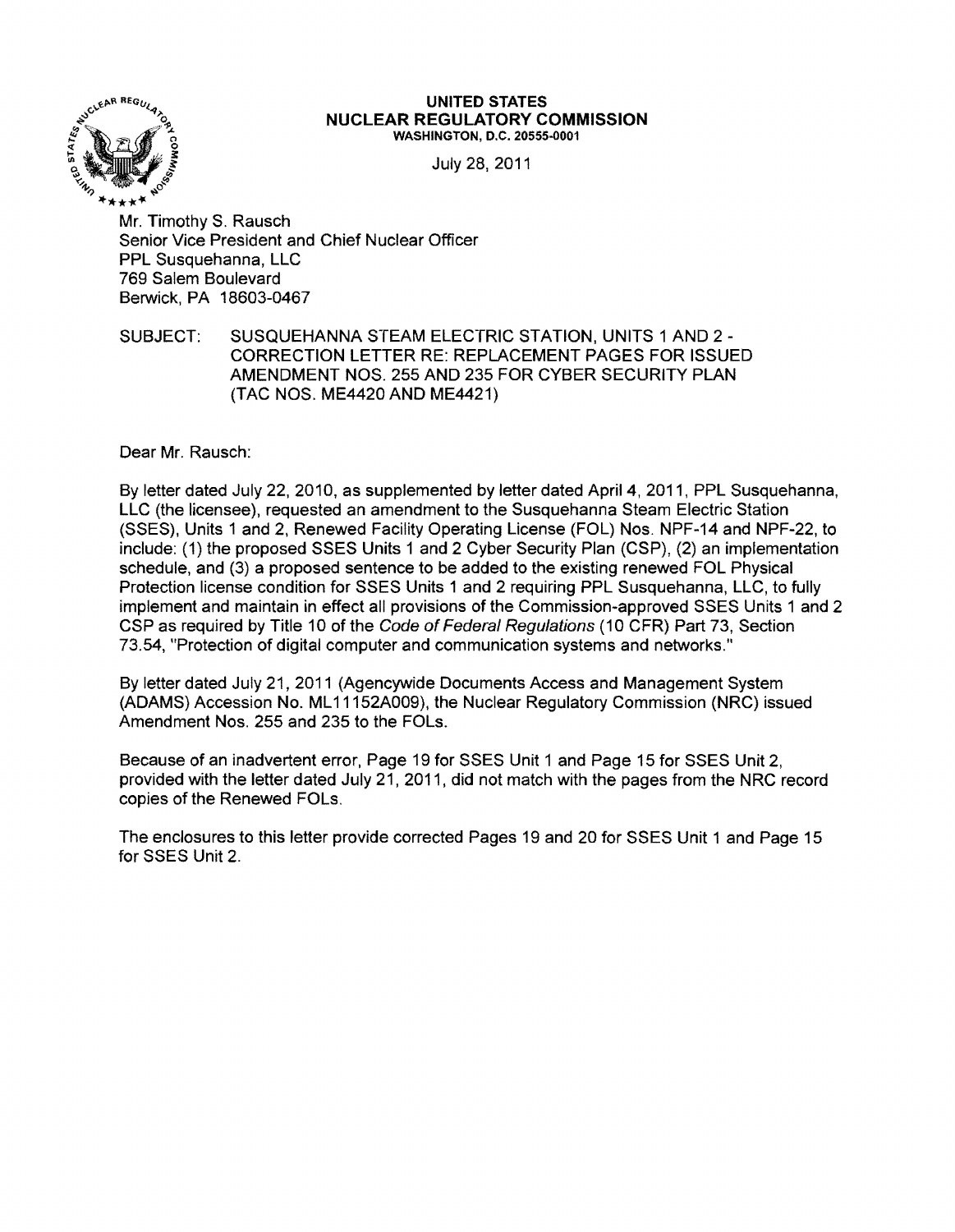T. S. Rausch - 2

Please contact me, if you have any questions regarding this correction letter.

Sincerely,

Benkindys

Bhalchandra K. Vaidya, Project Manager Plant Licensing Branch 1-1 Division of Operating Reactor Licensing Office of Nuclear Reactor Regulation

Docket Nos. 50-387 and 50-388

Enclosures:

- 1. Corrected Pages 19 and 20 for SSES, Unit 1 Amendment No. 255 to License No. NPF-14
- 2. Corrected Page 15 for SSES, Unit 2 Amendment No. 235 to License No. NPF-22

cc w/encls: Distribution via Listserv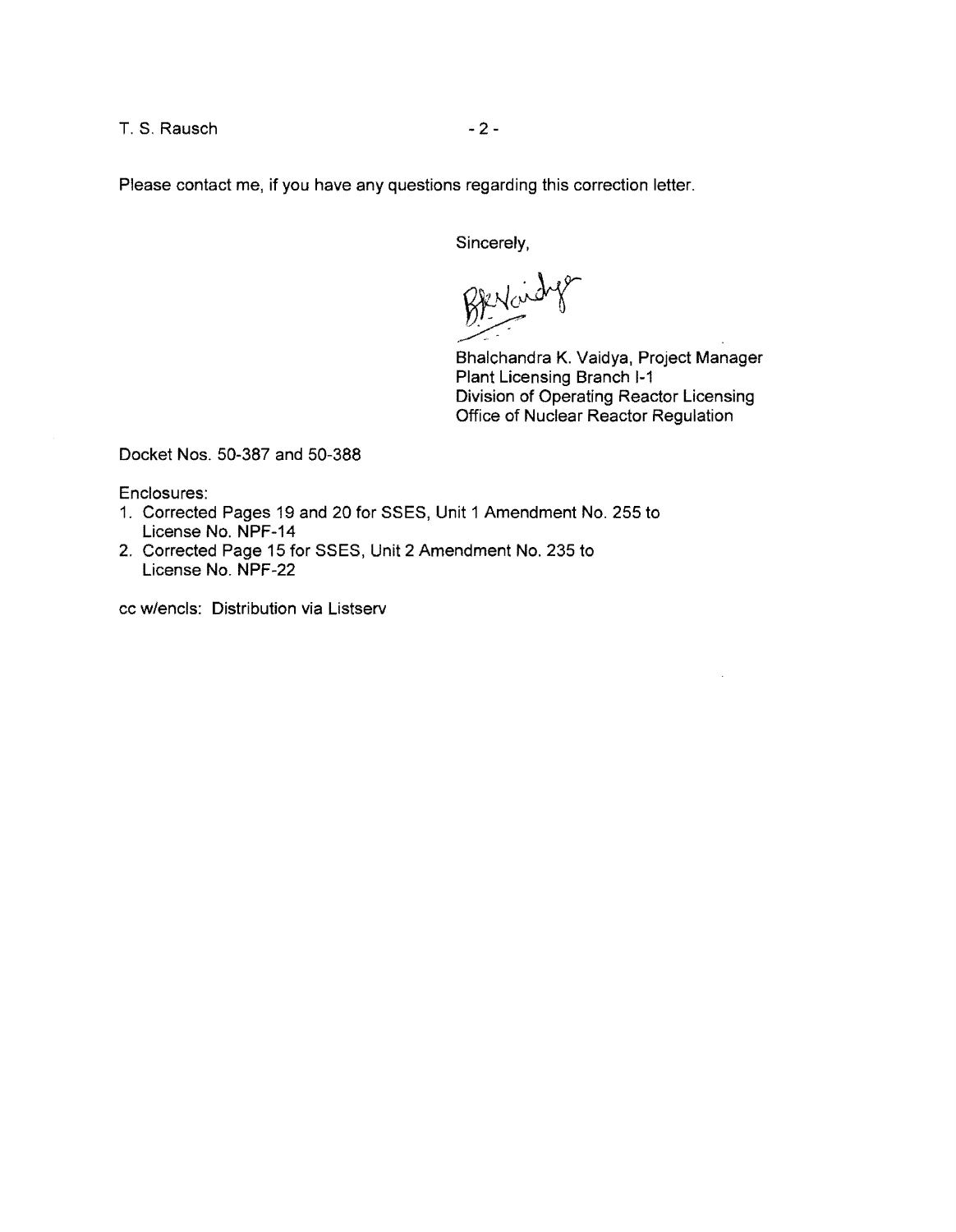## (39) Containment Operability for EPU

PPL shall ensure that the CPPU containment analysis is consistent with the SSES 1 and 2 operating and emergency procedures. Prior to operation above CLTP, for each respective unit, PPL shall notify the NRC project manager that all appropriate actions have been completed.

## (40) Primary Containment Leakage Rate Testing Program

Those primary containment local leak rate program tests (Type B - leakageboundary and Type C - containment isolation valves) as modified by approved exemptions, required by 10 CFR Part 50, Appendix J, Option B and Technical Specification 5.5.12, are not required to be performed at the CPPU peak calculated containment internal pressure of 48.6 psig (Amendment No. 246 to this Operating License) until their next required performance.

D. The operating licensee shall fully implement and maintain in effect all provisions of the Commission-approved physical security, training and qualification, and safeguards contingency plans including amendments made pursuant to provisions of the Miscellaneous Amendments and Search Requirements revisions to 10 CFR 73.55 (51 FR 27817 and 27822) and to the authority of 10 CFR 50.90 and 10 CFR 50.54(p). The plan, which contains Safeguards Information protected under 10 CFR 73.21, is entitled: "Physical Security Plan, Training and Qualification Plan, Safeguards Contingency Plan and Security and Contingency Plan for Independent Spent Fuel Storage Facility," and was submitted October 8, 2004.

The operating licensee shall fully implement and maintain in effect all provisions of the Commission-approved cyber security plan (CSP), including changes made pursuant to the authority of 10 CFR 50.90 and 10 CFR 50.54(p). The PPL Susquehanna, LLC CSP was approved by License Amendment No. 255.

E. Exemptions from certain requirements of Appendices G and H to 10 CFR Part 50 are described in the Safety Evaluation Report and Supplements 1 and 2 to the Safety Evaluation Report. In addition, an exemption was requested until receipt of new fuel for first refueling from the requirements for criticality monitors in the spent fuel pool area, 10 CFR Part 70.24. Also, an exemption was requested from the requirements of Appendix J of 10 CFR Part 50 for the first fuel cycle when performing local leak rate testing of Residual Heat Removal (RHR) relief valves in accordance with Technical Specification 4.6.1.2. This latter exemption is described in the safety evaluation of license Amendment No. 13. These exemptions are authorized by law and will not endanger life or property or the common defense and security and are otherwise in the public interest and have been granted pursuant to 10 CFR 50.12. Except as here exempted, the facility will operate, to the extent authorized herein, in conformity with the application, as amended, and the rules and regulations of the Commission and the provisions of the Act.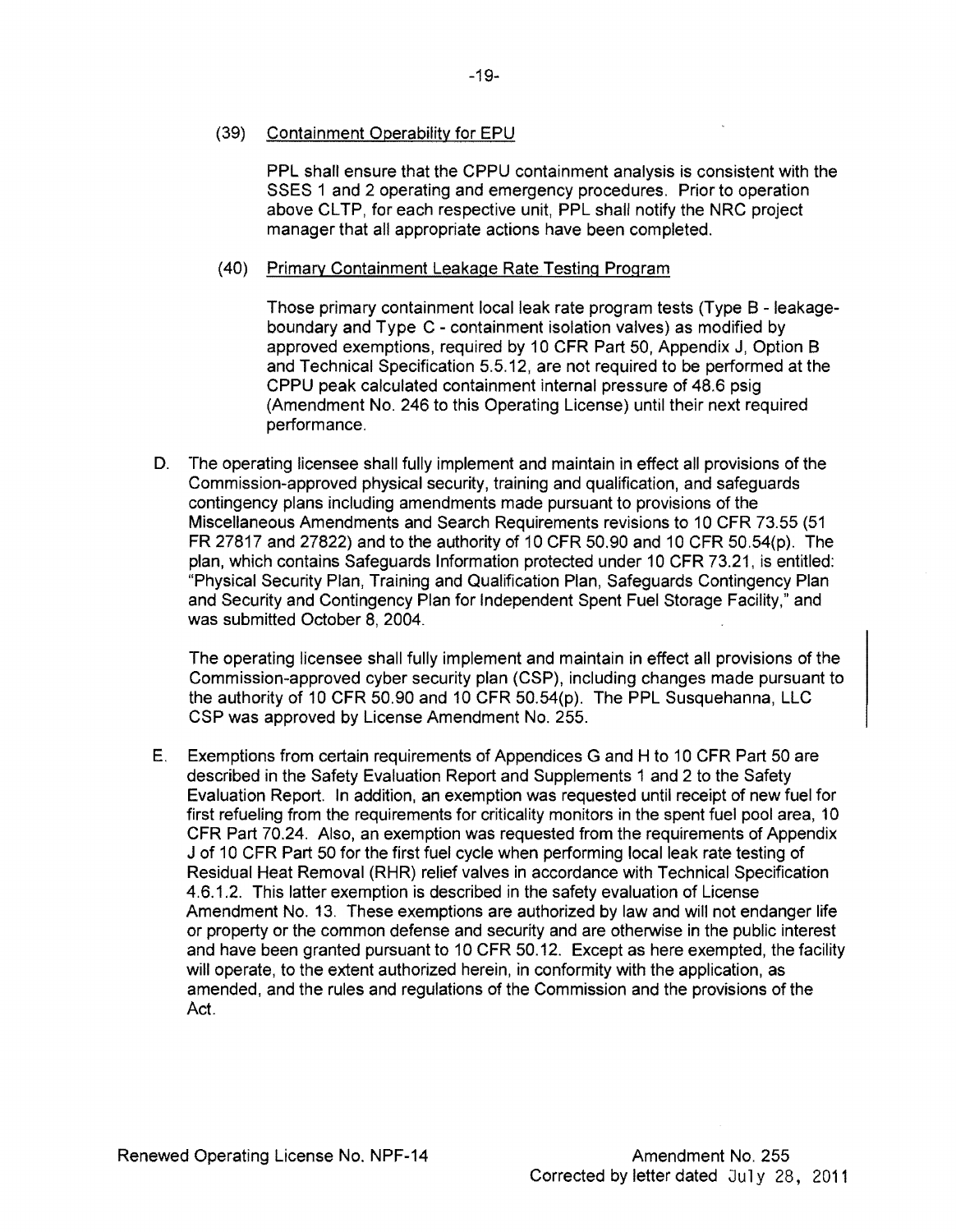F. This license is subject to the following additional condition for the protection of the environment:

Before engaging in additional construction or operational activities which may result in a significant adverse environmental impact that was not evaluated or that is significantly greater than that evaluated in the Final Environmental Statement and its Addendum, PPL Susquehanna, LLC shall provide a written notification to the Director of the Office of Nuclear Reactor Regulation and receive written approval from that office before proceeding with such activities.

- G. DELETED
- H. PPL Susquehanna, LLC shall have and maintain financial protection of such type and in such amounts as the Commission shall require in accordance with Section 170 of the Atomic Energy Act of 1954, as amended, to cover public liability claims.
- I. In accordance with the Commission's direction in its Statement of Policy, Licensing and Regulatory Policy and Procedures for Environmental Protection; Uranium Fuel Cycle Impacts, October 29, 1982, this license is subject to the final resolution of the pending litigation involving Table S-3. See, Natural Resources Defense Council v. NRC, No. 74-1586 (April 27, 1982).
- J. The information in the Updated Final Safety Analysis Report (USFAR) supplement, as revised, submitted pursuant to 10 CFR 54.21 (d), shall be incorporated into the UFSAR no later than the next scheduled update required by 10 CFR 50.71 (e) following the issuance of this renewed operating license. Until this update is complete, PPL Susquehanna, LLC, may not make changes to the information in the supplement. Following incorporation into the UFSAR, the need for prior Commission approval of any changes will be governed by 10 CFR 50.59.
- K. The USFAR supplement, as revised, submitted pursuant to 10 CFR 54.21(d), describes certain future activities to be completed prior to and/or during the period of extended operation. The licensee shall complete these activities in accordance with Appendix A of NUREG-1931, "Safety Evaluation Report Related to the Susquehanna Steam Electric Station, Units 1 and 2," dated November, 2009. The licensee shall notify the NRC in writing when activities to be completed prior to the period of extended operation are complete and can be verified by NRC inspection.
- L. All capsules in the reactor vessel that are removed and tested must meet the requirements of American Society for Testing and Materials (ASTM) E 185-82 to the extent practicable for the configuration of the specimens in the capsule. Any changes to the capsule withdraw schedule, including spare capsules, must be approved by the staff prior to implementation. All capsules placed in storage must be maintained for future insertion. Any changes to storage requirements must be approved by the staff, as required by 10 CFR Part 50, Appendix H.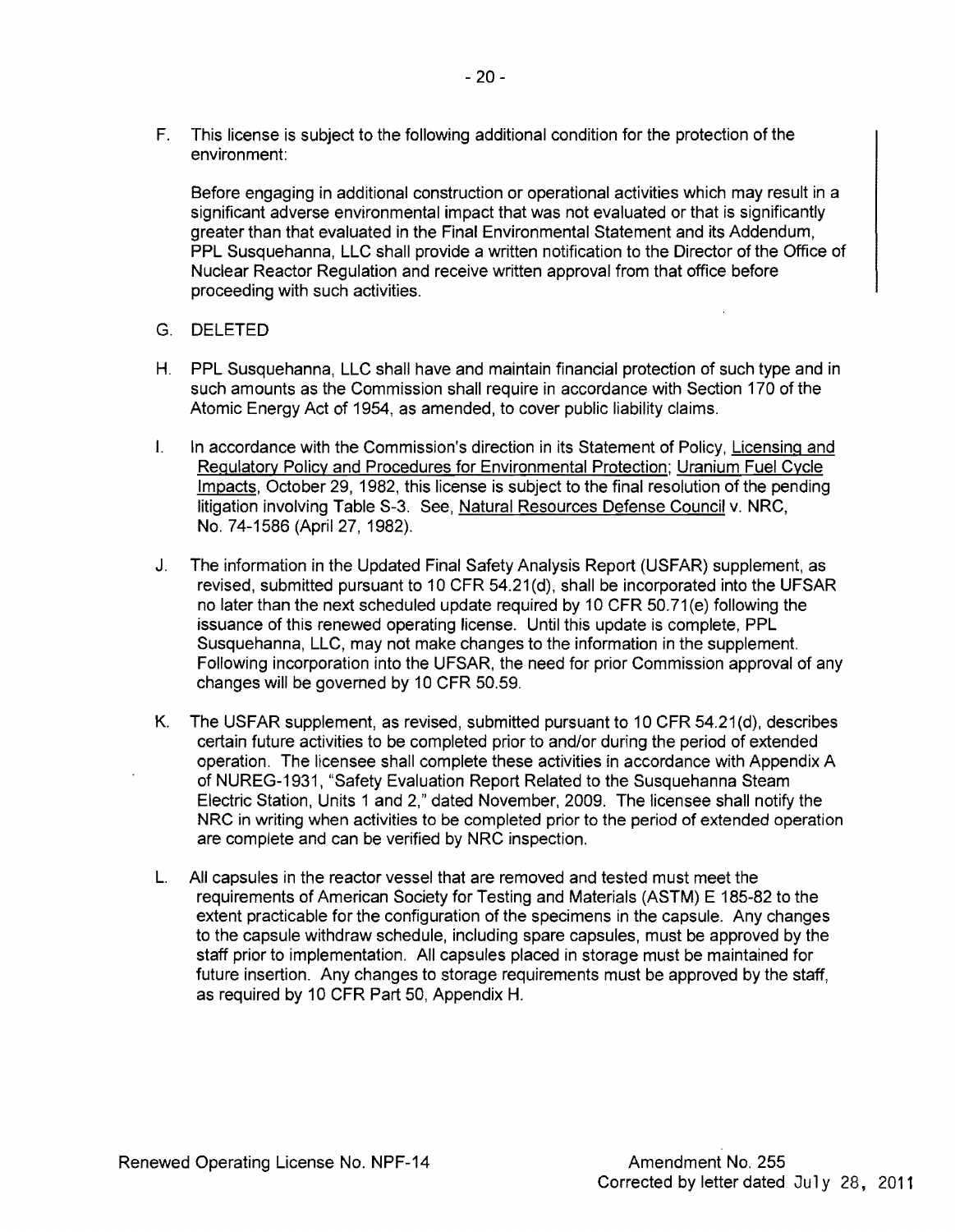EMF-2209{P), Revision 2, Addendum 1 is published and PPL verifies that the additive constants from the approved report have been incorporated in the cycle specific analyses.

D. The operating licensee shall fully implement and maintain in effect all provisions of the Commission-approved physical security, training and qualification, and safeguards contingency plans including amendments made pursuant to provisions of the Miscellaneous Amendments and Search Requirements revisions to 10 CFR 73.55 (51 FR 27817 and 27822) and to the authority of 10 CFR 50.90 and 10 CFR 50.54{p). The plan, which contains Safeguards Information protected under 10 CFR 73.21, is entitled: "Physical Security Plan, Training and Qualification Plan, Safeguards Contingency Plan and Security and Contingency Plan for Independent Spent Fuel Storage Facility," and was submitted October 8,2004.

The operating licensee shall fully implement and maintain in effect all provisions of the Commission-approved cyber security plan (CSP), including changes made pursuant to the authority of 10 CFR 50.90 and 10 CFR 50.54(p). The PPL Susquehanna, LLC CSP was approved by License Amendment No. 235.

- E. DELETED
- F. PPL Susquehanna, LLC shall have and maintain financial protection of such type and in such amounts as the Commission shall require in accordance with Section 170 of the Atomic Energy Act of 1954, as amended, to cover public liability claims.
- G. The information in the Updated Final Safety Analysis Report (UFSAR) supplement, as revised, submitted pursuant to 10 CFR 54.21 (d), shall be incorporated into the UFSAR no later than the next scheduled update required by 10 CFR 50.71 (e) following the issuance of this renewed operating license. Until this update is complete, PPL Susquehanna, LLC, may not make changes to the information in the supplement. Following incorporation into the UFSAR, the need for prior Commission approval of any changes will be governed by 10 CFR 50.59.
- H. The UFSAR supplement, as revised, submitted pursuant to 10 CFR  $54.21(d)$ , describes certain future activities to be completed prior to and/or during the period of extended operation. The licensee shall complete these activities in accordance with Appendix A of NUREG-1931, "Safety Evaluation Report Related to the Susquehanna Steam Electric Station, Units 1 and 2," dated November, 2009. The licensee shall notify the NRC in writing when activities to be completed prior to the period of extended operation are complete and can be verified by NRC inspection.
- I. All capsules in the reactor vessel that are removed and tested must meet the requirements of American Society for Testing and Materials (ASTM) E 185-82 to the extent practicable for the configuration of the specimens in the capsule. Any changes to the capsule withdrawal schedule, including spare capsules, must be approved by the staff prior to implementation. All capsules placed in storage must be maintained for future insertion. Any changes to storage requirements must be approved by the staff, as required by 10 CFR Part 50, Appendix H.